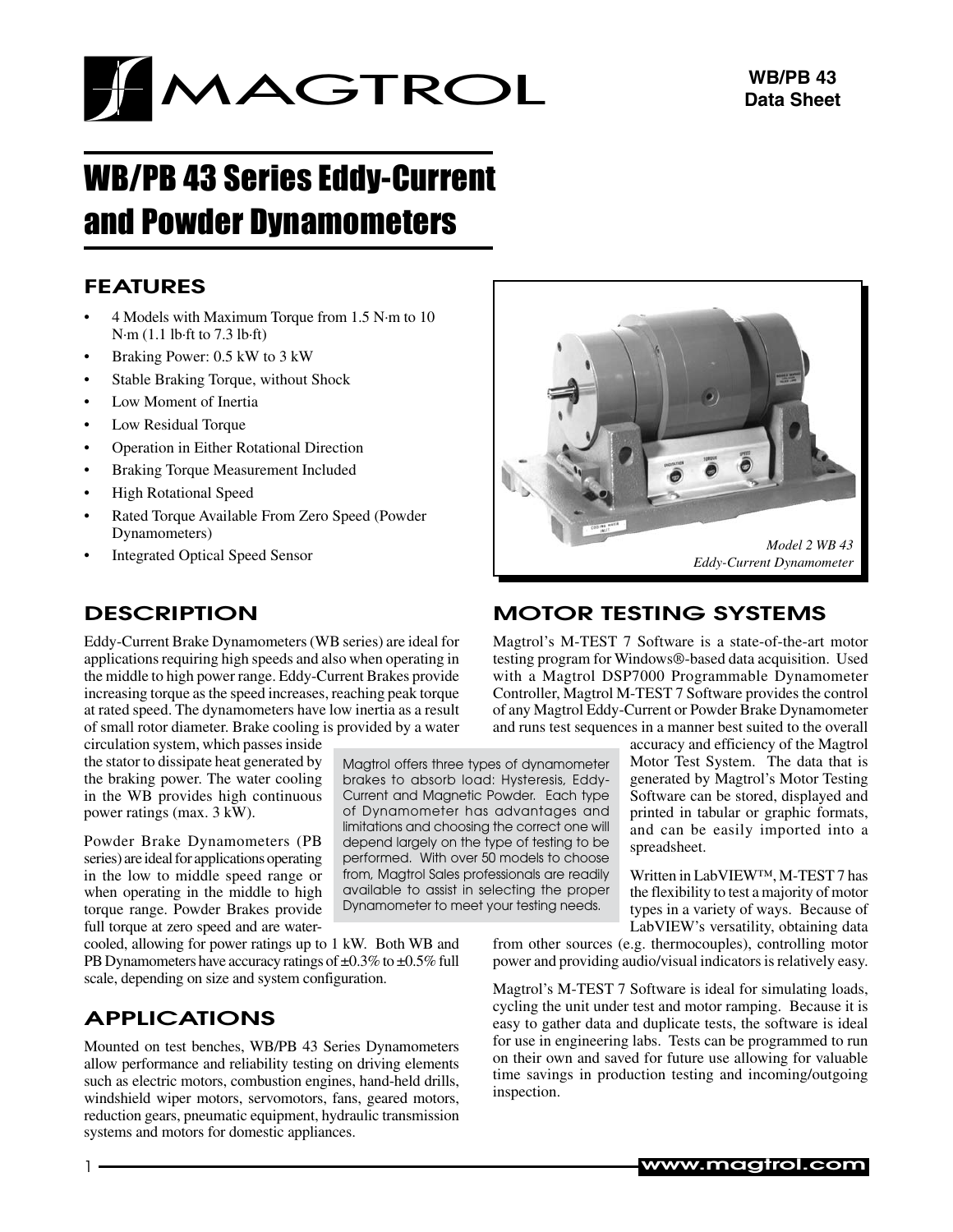# **A** System Configurations

## Single Dynamometer Configurations

The Dynamometers can be complemented by various electronic modules such as the DES 410 Power Supply, TSC 401 Torque/ Speed Conditioner and DSP7000 High Speed Programmable Dynamometer Controller.



Magtrol also offers In-Line Torque Transducers, which employ a unique non-contact differential transformer torque measuring technology providing extremely accurate torque and speed measurement with superior electrical noise immunity. For a dynamic, high-precision system, the torque transducer can be mounted in line between the unit under test and the dynamometer.



## Tandem Configuration

Magtrol offers Eddy-Current and Powder Dynamometers mounted in tandem. In tandem, the unique features of each type of dynamometer brake are utilized, allowing the unit under test to be applied with nominal braking torque from zero speed to maximum rotation. The Tandem Dynamometers are available on a number of WB/PB combinations.

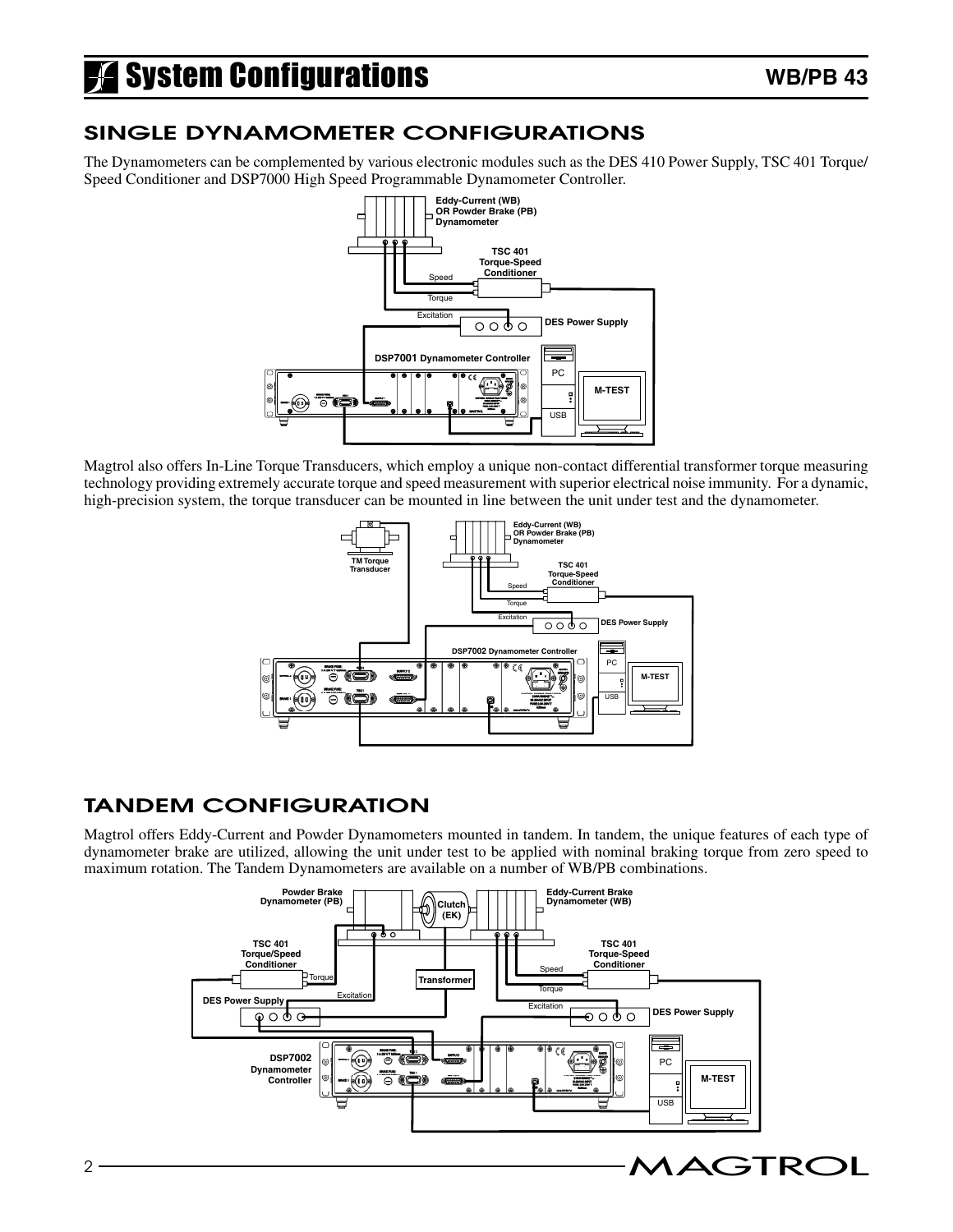# **Specifications**

## Eddy-current dynamometer OPERATING PRINCIPLES

The WB Eddy-Current Dynamometers develop their full power at high rotation speeds. The 43 Series is particularly intended for motors which rotate at high speeds, up to 50,000 rpm. The braking torque depends on the rotation speed.

## WB dynamometer ratings

|             | <b>Drag Torque</b>  |       |                 |       |                                |                              | Rated        | Rated        | Max. Speed          | <b>Excitation</b>          |          |
|-------------|---------------------|-------|-----------------|-------|--------------------------------|------------------------------|--------------|--------------|---------------------|----------------------------|----------|
| Model       | <b>Rated Torque</b> |       | De-energized    |       |                                | <b>Nominal Input Inertia</b> | <b>Power</b> | <b>Speed</b> | standard<br>version | high-speed<br>version (HS) | Current* |
|             | N·m                 | lb•ft | mN·m            | oz•in | ka·m <sup>2</sup>              | $Ib \cdot ft \cdot s^2$      | kW           | rpm          | rpm                 | rpm                        |          |
| <b>WB43</b> | 1.5                 | 1.11  | 15 <sup>1</sup> | 2.12  | 1.21 $\times$ 10 <sup>-4</sup> | $8.92 \times 10^{-5}$        | 1.5          | 9550         | 50,000              | 65,000                     |          |
| 2 WB 43     | 3.0                 | 2.2   | 30              | 4.24  | $2.17 \times 10^{-4}$          | $.60 \times 10^{-4}$         | 3            | 9550         | 50,000              | 65,000                     |          |

*\* Voltage at 20 °C is 24 volts.*

 *\*\* For continuous operating (*≥ *2 hours) at constant torque or power, please consider 20% reserve in both torque & power.*

### **Optical Speed Sensor**

Each 43 Series WB Dynamometer has an optical speed sensor with a 30-bit pulse wheel delivered as standard.

### **Cooling Water Consumption**

For all WB models:  $\approx 30$  l/kWh at  $\Delta t = 30$  °C (Metric)  $\approx$  8 gal/kWh at  $\Delta t$  = 86 °F (US)

## WB torque–speed–power curves

The diagram below shows the characteristic curves for the 43 Series Eddy-Current Dynamometers.

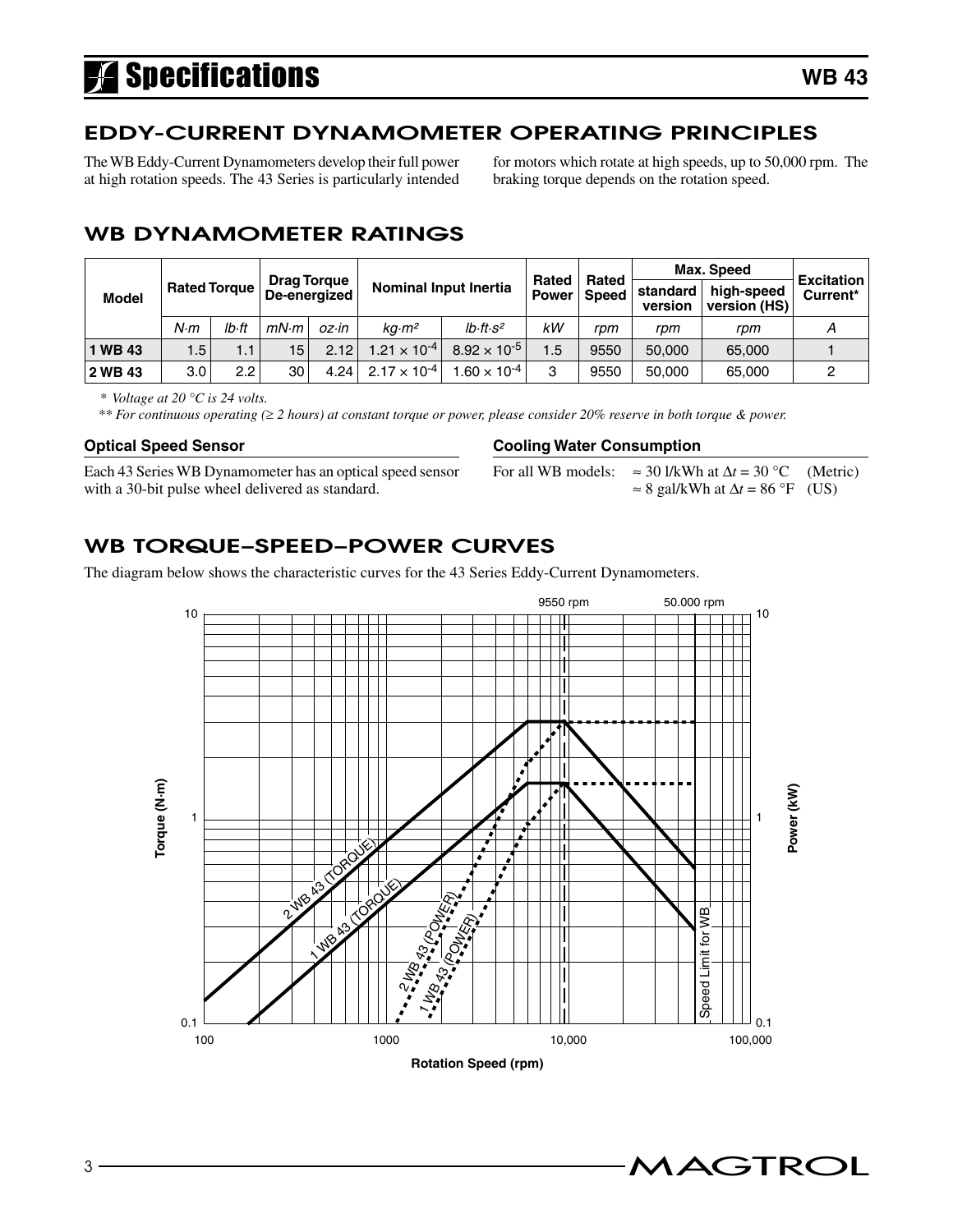# **A** Specifications

## Powder dynamometer OPERATING PRINCIPLES

The PB Powder Dynamometers contain, as their name suggests, a magnetic powder. The electrical current passing through the coil generates a magnetic field, which changes the property of the powder, thus producing a smooth braking

torque through friction between rotor and stator. The Powder Dynamometers (PB) produce their rated torque at zero speed. The element to be tested can be loaded at standstill to determine the starting torque.

## PB dynamometer ratings

| <b>Model</b> | <b>Rated Torque</b> |                  |                  | <b>Drag Torque</b><br>De-energized | <b>Nominal Input Inertia</b> |                         | Rated<br><b>Power</b> | Rated<br><b>Speed</b> | Max.<br><b>Speed</b> | <b>Excitation</b><br>Current* |
|--------------|---------------------|------------------|------------------|------------------------------------|------------------------------|-------------------------|-----------------------|-----------------------|----------------------|-------------------------------|
|              | N·m                 | lb·ft            | N·m              | $OZ \cdot in$                      | kq·m <sup>2</sup>            | $Ib \cdot ft \cdot s^2$ | kW                    | rpm                   | rpm                  |                               |
| <b>PB 43</b> | 5                   | 3.6              | 0.1              | 14.1                               | $1.41 \times 10^{-4}$        | $1.03\times10^{-4}$     | 0.5                   | 955                   | 4000                 |                               |
| 2 PB 43      | 10                  | 7.3 <sub>1</sub> | 0.2 <sub>0</sub> | 28.3                               | $2.40 \times 10^{-4}$        | $1.77 \times 10^{-4}$   |                       | 955                   | 4000                 |                               |

*\* Voltage at 20 °C is 24 volts.*

 *\*\* For continuous operating (*≥ *2 hours) at constant torque or power, please consider 20% reserve in both torque & power.*

#### **Optical Speed Sensor**

Each 43 Series PB Dynamometer has an optical speed sensor with a 30-bit pulse wheel delivered as standard. For better speed resolution in low speed applications, Magtrol offers a 600-bit or 6000-bit speed pickup (encoder) as an option.

#### **Cooling Water Consumption**

For all PB models:  $\approx 30$  l/kWh at  $\Delta t = 30$  °C (Metric)  $\approx$  8 gal/kWh at  $\Delta t$  = 86 °F (US)

## PB torque–speed–power curves

The diagram below shows the characteristic curves for the 43 Series Powder Dynamometers.

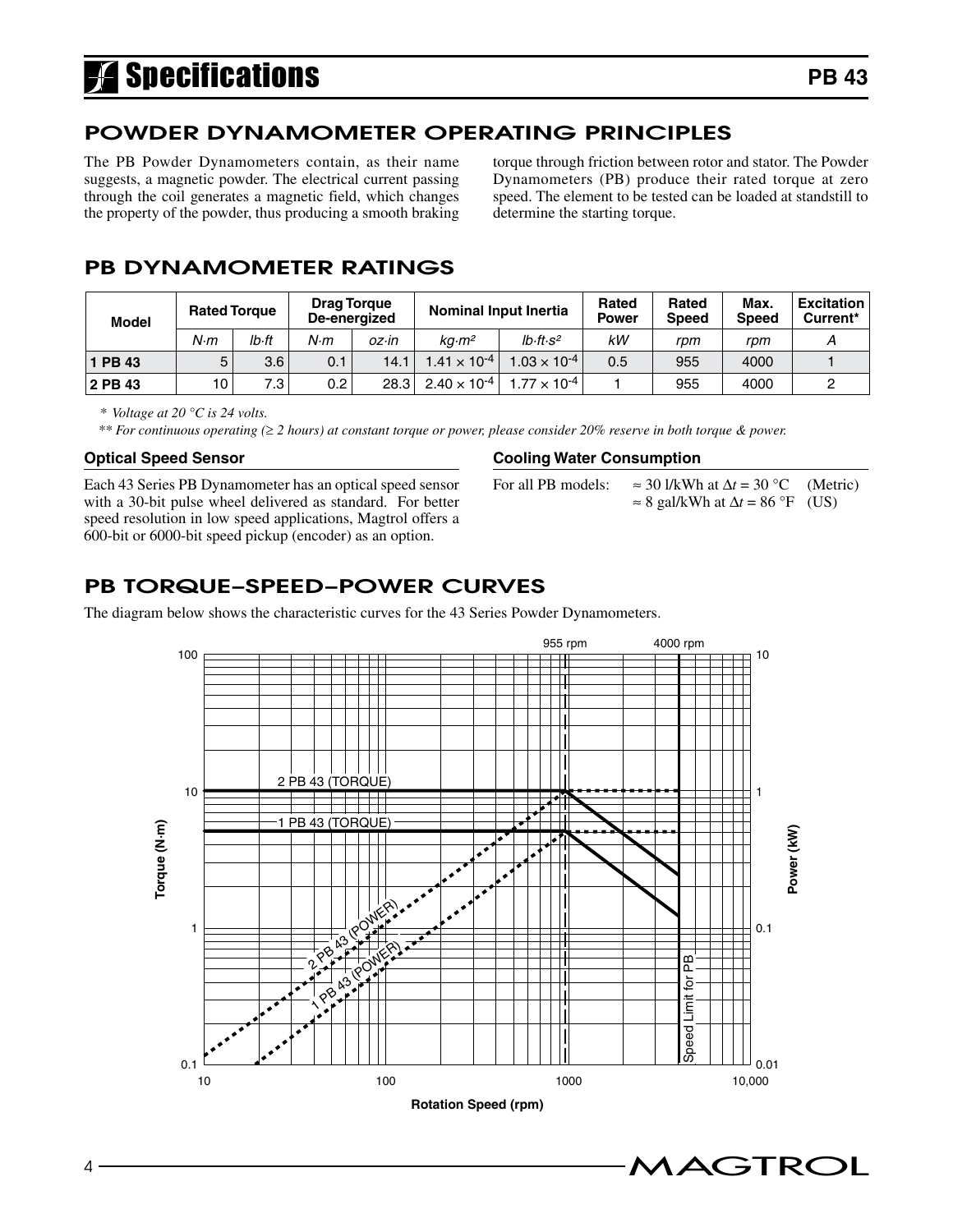# Specifications

### Single Dynamometer Dimensions



#### *NOTE:*

*Original dimensions are in Metric units. Dimensions converted to English units have been rounded up to 2 decimal places.*

| <b>Model</b>      | units | А     | в                 | C        |   | D                | Е    |      | G    | н                      | J              |   | κ    |      | M    | N    |
|-------------------|-------|-------|-------------------|----------|---|------------------|------|------|------|------------------------|----------------|---|------|------|------|------|
|                   | mm    | 240   | 186               | 100      | Ø | 12h6             | 22   | 25   | 202  | 240                    | 284            | Ø | 9    | 22   | 22   | 160  |
| 1 WB 43 / 1 PB 43 | in    | 9.45  | 7.32 <sub>1</sub> | 3.94     | Ø | 0.4724<br>0.4721 | 0.87 | 0.98 | 7.95 |                        | $9.45$   11.18 | Ø | 0.35 | 0.87 | 0.87 | 6.30 |
|                   | mm    | 290   | 236               | $150 $ Ø |   | 12h6             | 22   | 25   | 252  | 290                    | $334$ $\circ$  |   | 9    | 22   | 22   | 160  |
| 2 WB 43 / 2 PB 43 | in    | 11.42 | 9.29              | 5.91     | Ø | 0.4724<br>0.4721 | 0.87 | 0.98 |      | $9.92$   11.42   13.15 |                | Ø | 0.35 | 0.87 | 0.87 | 6.30 |

| <b>Model</b>      | units | P    | Q               | R              | s   |                    |   |                   |                  | w               | х    |      |      | Weight   |
|-------------------|-------|------|-----------------|----------------|-----|--------------------|---|-------------------|------------------|-----------------|------|------|------|----------|
|                   | mт    | 202  | 25 <sub>1</sub> | $125 \pm 0.05$ | 198 | 524                | Ø | 145               | 4h9              | 15 <sup>1</sup> | 80   | 46   | 153  | 24 kg    |
| 1 WB 43 / 1 PB 43 | in    | 7.95 | 0.98            | 4.923<br>4.919 |     | 7.80 $ 20.63 $ Ø   |   | 5.71              | 0.1574<br>0.1563 | 0.59            | 3.15 | 1.81 | 6.02 | 52.91 lb |
|                   | mт    | 202  | 25              | $125 \pm 0.05$ | 198 | 524                | Ø | 145               | 4h9              | 15              | 80   | 46   | 167  | 31 $kg$  |
| 2 WB 43 / 2 PB 43 | in    | .95  | 0.98            | 4.923<br>4.919 |     | $7.80   20.63  $ Ø |   | 5.71 <sub>1</sub> | 0.1574<br>0.1563 | 0.59            | 3.15 | l.81 | 6.57 | 68.34 lb |

*Shaft of high speed version (HS) is Ø 12-h6 mm, smooth (no key), with different length. Drawing on request or available at www.magtrol/support/salesdrawings.htm*

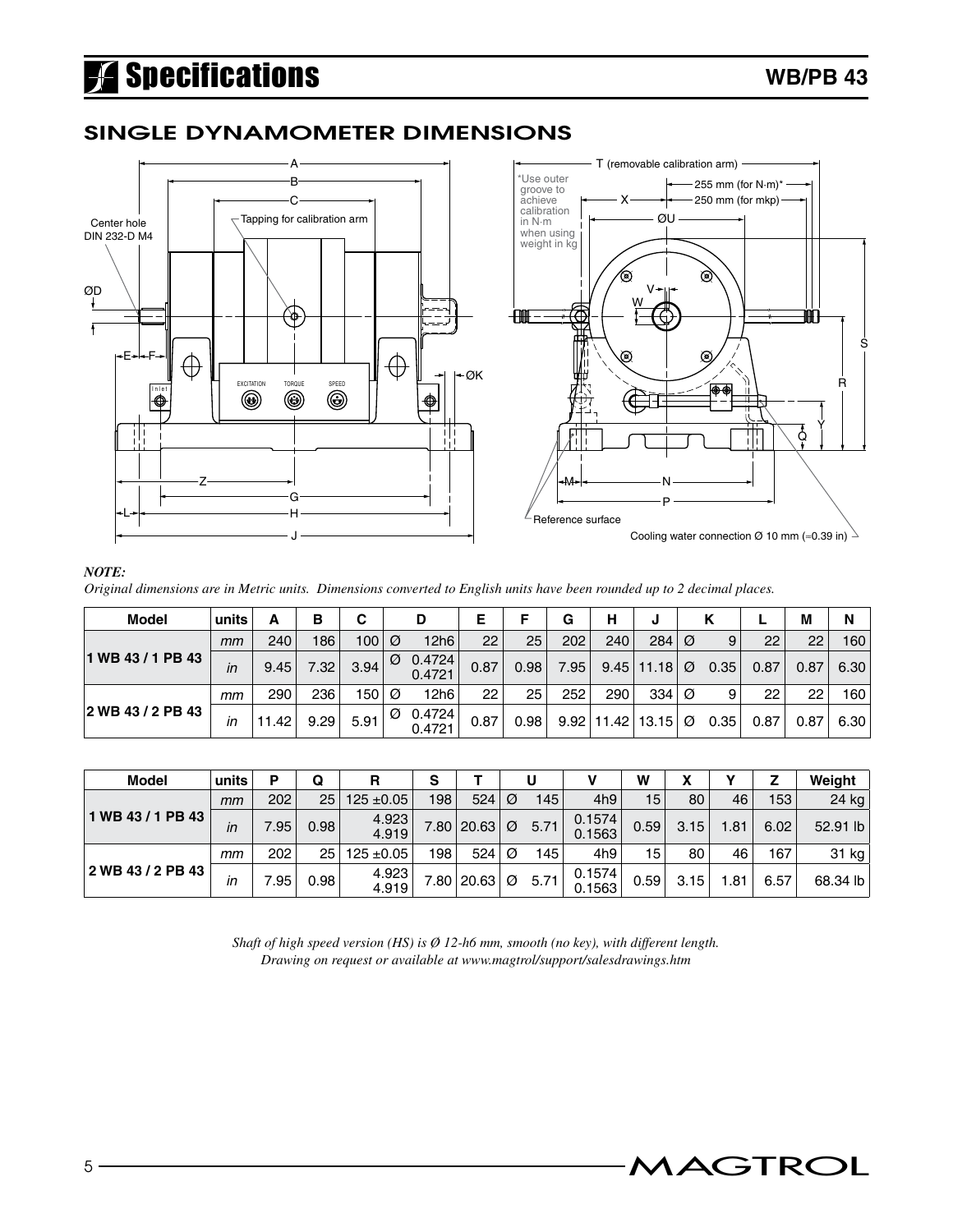# **Tandem Specifications**

### Tandem OPERATING PRINCIPLES

Because the characteristics of the WB and PB dynamometers are complementary, Magtrol is able to offer them mounted in a tandem setup. Each dynamometer (WB and PB) can autonomously operate according to its own characteristics.

An electromagnetic clutch is needed for this application which automatically switches off at the maximum speed of the PB Powder Dynamometer and automatically switches on at zero speed.

### tandem dynamometer ratings

| Model                     | <b>Rated Torque</b> |       | <b>Drag Torque</b><br>De-energized |       | <b>Nominal Input Inertia</b> |                         | Rated<br><b>Power</b> | Rated<br><b>Speed</b> | Max.<br><b>Speed</b> | <b>Excitation</b><br>Current* |
|---------------------------|---------------------|-------|------------------------------------|-------|------------------------------|-------------------------|-----------------------|-----------------------|----------------------|-------------------------------|
|                           | N·m                 | lb•ft | N·m                                | oz∙in | ka·m <sup>2</sup>            | $Ib \cdot ft \cdot s^2$ | kW                    | rpm                   | rpm                  |                               |
| $ 2$ WB 43 + EK + 1 PB 43 | 5.                  | 3.6   | 0.13                               | 18.4  | $4.82 \times 10^{-4}$        | $3.56 \times 10^{-4}$   | 3                     | 9550                  | 25,000               |                               |
| $ 2$ WB 43 + EK + 2 PB 43 | 10                  | 7.3   | 0.23                               | 32.5  | $5.81 \times 10^{-4}$        | $4.28 \times 10^{-4}$   | O                     | 9550                  | 25,000               |                               |

*\* Voltage at 20 °C is 24 volts.*

 *\*\* For continuous operating (*≥ *2 hours) at constant torque or power, please consider 20% reserve in both torque & power.*

#### **Optical Speed Sensor**

Each 43 Series Tandem Dynamometer has an optical speed sensor with a 30-bit pulse wheel delivered as standard.

#### **Cooling Water Consumption**

For all Tandem models:  $\approx 30$  l/kWh at  $\Delta t = 30$  °C (Metric)  $\approx$  8 gal/kWh at  $\Delta t$  = 86 °F (US)

## TANDEM torque–Speed–Power Curves

The diagrams below shows the characteristic curves for the 43 Series Tandem Dynamometers.

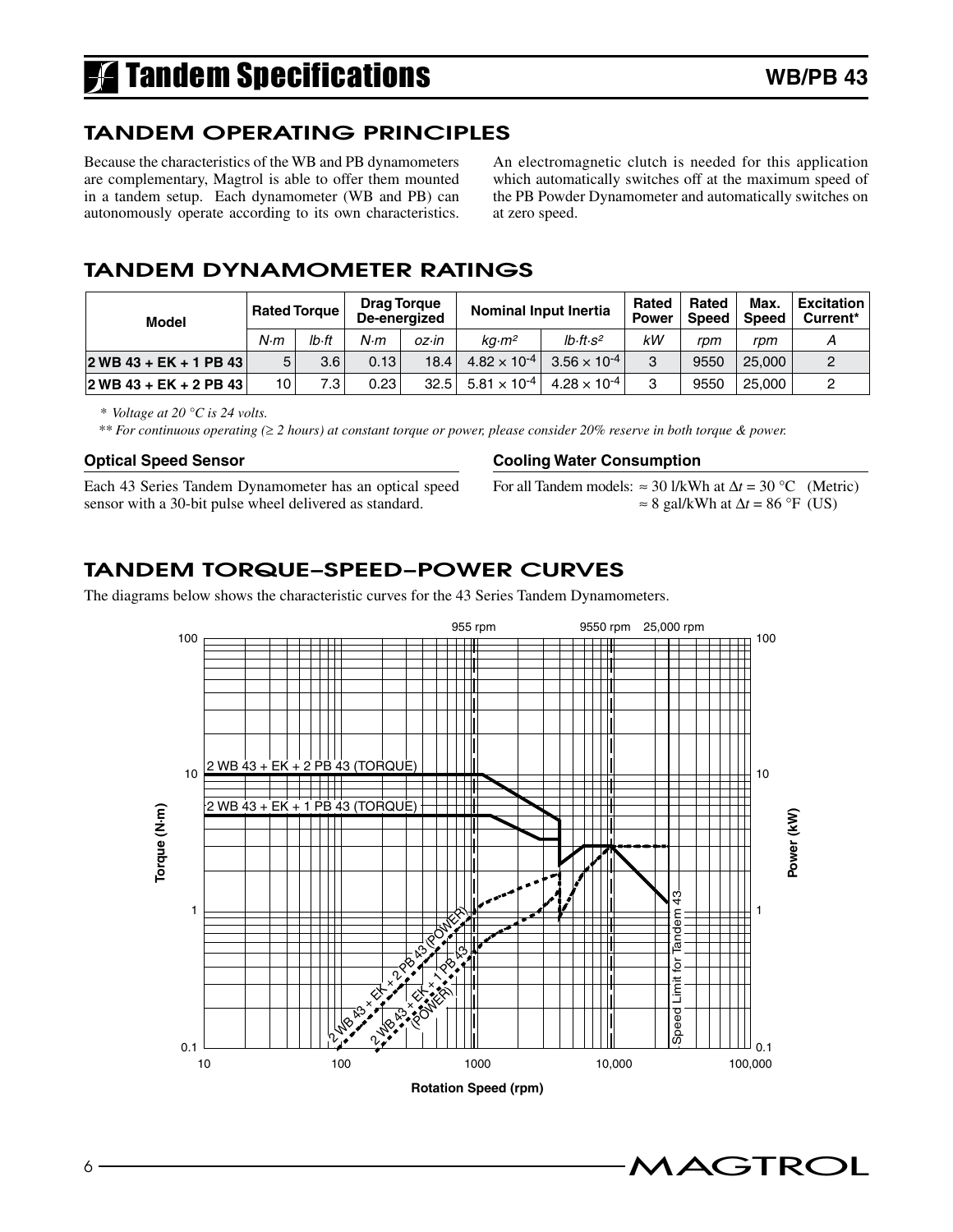### TANDEM Dimensions



*NOTE:*

*Original dimensions are in Metric units. Dimensions converted to English units have been rounded up to 2 decimal places.*

| Model                                                | units |       |   |                                | Е    |      | G   | н                                            |                  |    |    | М    | N    | D    | Q    |
|------------------------------------------------------|-------|-------|---|--------------------------------|------|------|-----|----------------------------------------------|------------------|----|----|------|------|------|------|
|                                                      | mт    | 290   | Ø | 12h6                           | 23   | 25   | 250 | 560                                          | 600 <sub>0</sub> | 11 | 20 | 35   | 180  | 250  | 30   |
| $ 2$ WB 43 + EK + 1 PB 43                            | in    | 9.45  |   | $\varnothing$ 0.4724<br>0.4721 | 0.91 | 0.98 |     | $7.87$  22.05 23.62  $\varnothing$ 0.43 0.79 |                  |    |    | 1.38 | 7.09 | 9.84 | 1.18 |
|                                                      | mт    | 290   | Ø | 12h6                           | 23   | 25   | 250 | 610                                          | 650 <sub>0</sub> | 11 | 20 | 35   | 180  | 250  | 30   |
| $ 2 \text{ WB } 43 + \text{EK } + 2 \text{ PB } 43 $ | in    | 9.45. |   | $\varnothing$ 0.4724<br>0.4721 | 0.91 | 0.98 |     | $7.87$   24.02   25.59   Ø 0.43   0.79       |                  |    |    | 1.38 | 7.09 | 9.84 | 1.18 |

| Model                     | units | R              |     |              |                                    | W               |                  |    | AA                                  | BB | CС   | DD   | GG  | Weight                |
|---------------------------|-------|----------------|-----|--------------|------------------------------------|-----------------|------------------|----|-------------------------------------|----|------|------|-----|-----------------------|
|                           | mm    | $140 \pm 0.03$ | 213 | 524          | 4h9                                | 15 <sub>1</sub> | 80               | 61 | 240                                 | 12 | 52   | 43   | 200 | $\approx$ 55 kg       |
| $ 2$ WB 43 + EK + 1 PB 43 | in    | 5.513<br>5.511 |     |              | 0.1574 <br>$-18.39$ 20.63 0.1563 0 |                 | $0.59$ 3.15 2.40 |    | $9.45$ 0.47                         |    | 2.05 |      |     | $1.69$ 7.87 121.25 lb |
|                           | mт    | 140 $\pm$ 0.03 | 213 | 524          | 4h9                                | 15              | 80 <sub>1</sub>  | 61 | 290                                 | 12 | 52   | 43   | 250 | 65 kg                 |
| $ 2$ WB 43 + EK + 2 PB 43 | ın    | 5.513<br>5.511 |     | 8.39   20.63 | 0.1574<br>0.1563                   |                 |                  |    | $0.59$   3.15   2.40   11.42   0.47 |    | 2.05 | 1.69 |     | $9.84$   143.29 lb    |